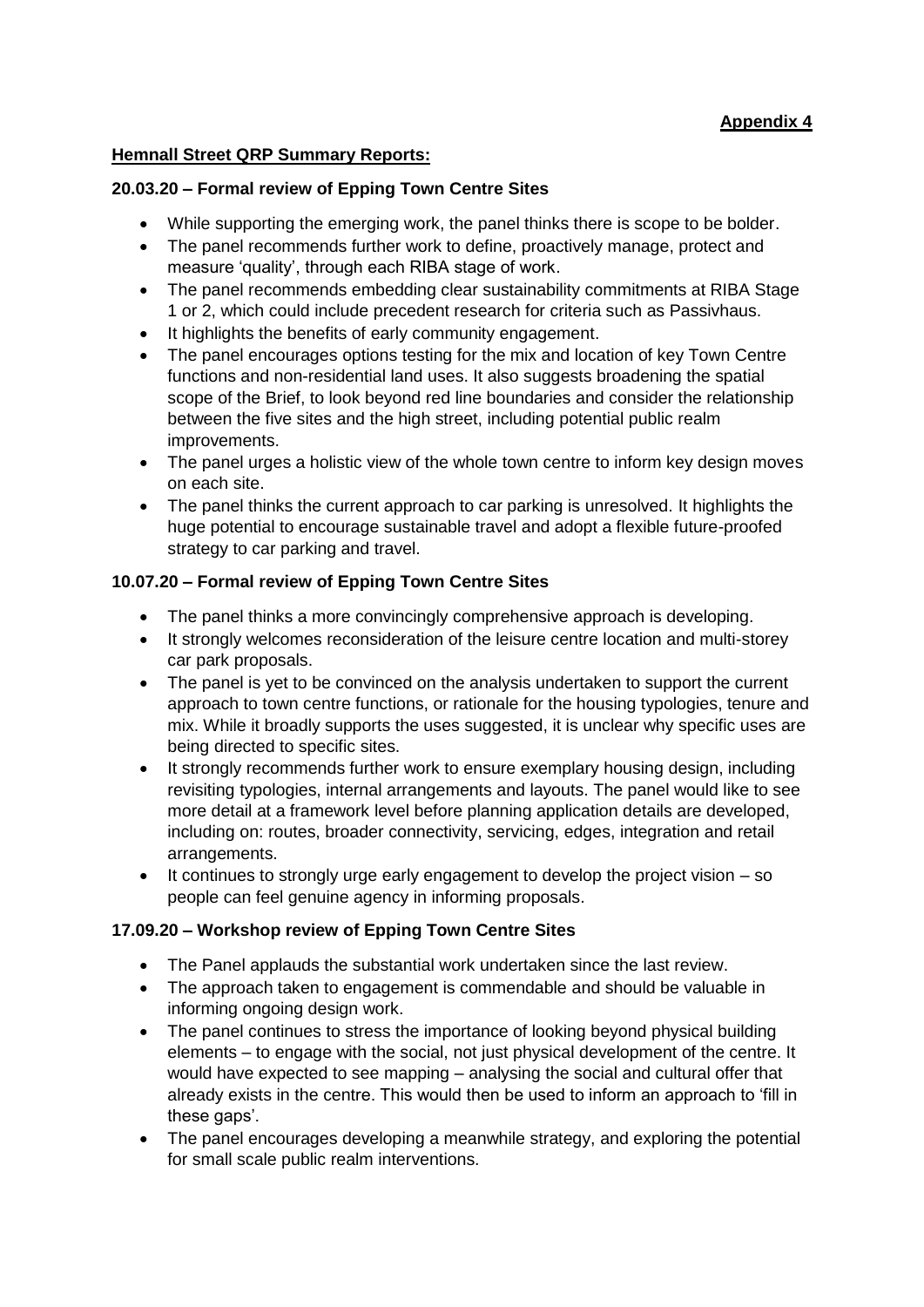- Greater clarity is needed on how individual sites and public realm will be phased, funded and delivered including the delivery of public realm improvements.
- The panel continues to strongly urge that the council re-consider the 'no net loss' approach to car parking – and follow an evidence-based approach to parking and sustainable travel.

## **16.10.20 – Site Specific Workshop review**

- The panel supports the broad approach of locating apartments towards Hemnall Street and suggests a terraced house typology towards Nicholl Road.
- Further work is needed to ensure that the unit mix to responds to the anticipated demographic of residents, and that this informs the form and function of the shared amenity space.
- The overall site layout should be finessed to make sure that the communal private space can be maximised and reduce leftover space facing Hemnall Street.
- The panel encourages the design team to better define public and private spaces across the site, and to give all spaces a clear function.
- The team should also consider the purpose of the public route along the northeastern site boundary, and its junction with the Hemnall Road cycle 'quietway'.
- The number of parking spaces should be reduced, and more green landscaping included to improve the outlook from apartments.
- In terms of the architecture, a more unified material palette would be welcome across the site.
- The reduction in single aspect units is welcome but should be taken further if possible.
- The panel welcomes the aspiration to achieve Passivhaus standards and encourages the development of more detail on how this can be delivered.

## **05.03.21 – Site Specific Formal review**

- The panel finds much to admire in the proposals for the Epping Sports Centre site.
- It suggests some refinements to entrance sequences, the car park, the boundary treatments, and the relationship between communal and private spaces.
- The architectural expression of the terraced houses on Nicholl Street is positive, and key details should be secured through the planning application.
- The design team needs to ensure the apartment block entrance on Hemnall Street is not compromised by the bin storage. The arrival sequence on Nicholl Road could also be improved by reviewing the car park configuration.
- There is further opportunity to review the parking spaces on the front gardens of the terraced houses, to increase soft landscape areas on Nicholl Road.
- The panel questions the useability of the courtyard, since residents may add walls or screening elements in the adjacent private gardens. A duplex typology with access from the courtyard could improve this relationship.
- The location of planting and seating areas should be guided by sunlight exposure.
- The panel feels there is an opportunity to develop a comprehensive and site-specific sustainability strategy. This work should be coordinated with any redesign of the elevational composition.

General comments relating to all five town centre sites:

 These developments on council owned land create an opportunity to deliver exemplar development, in terms of design quality and environmental sustainability.